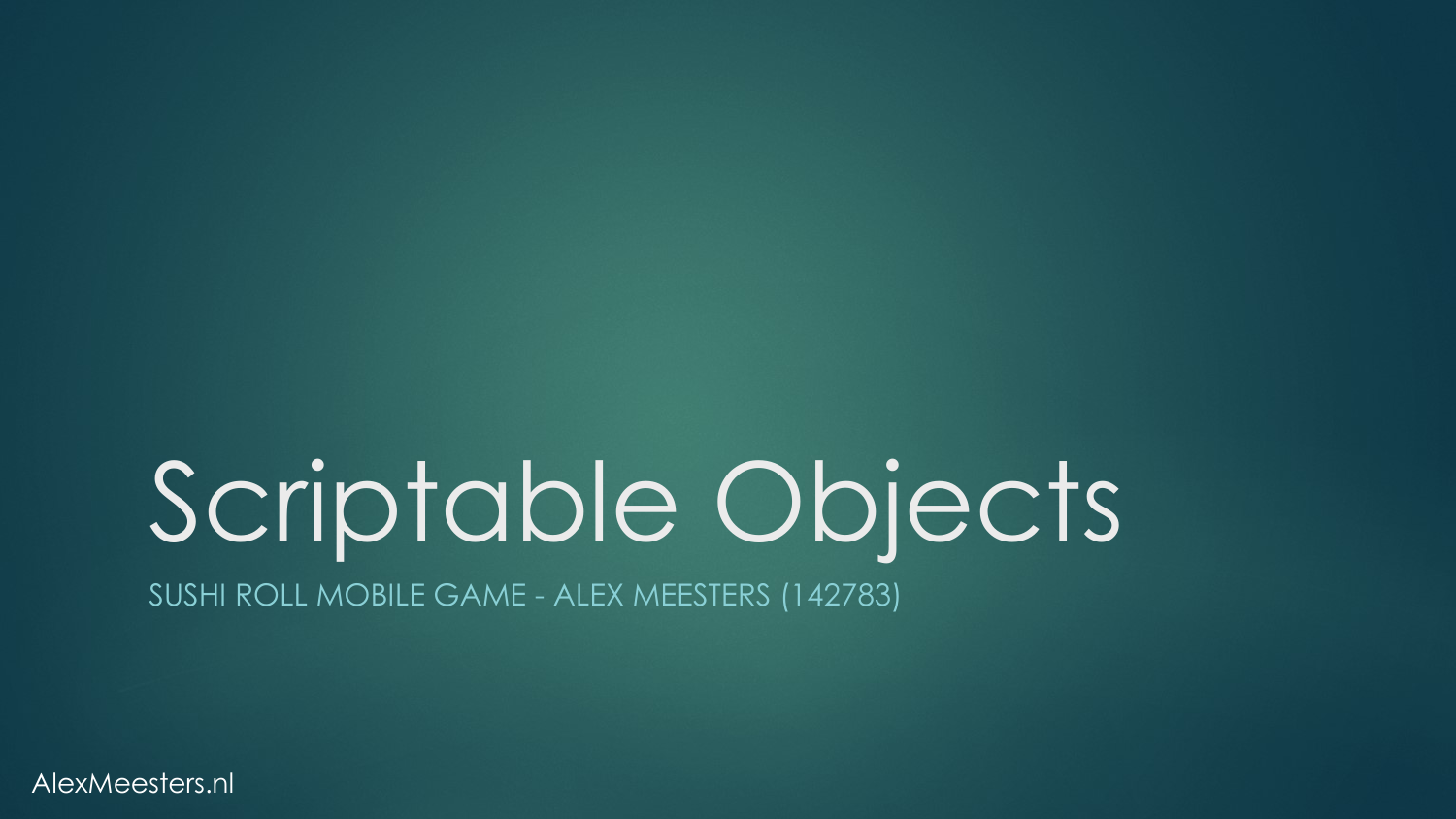### What is a scriptable object in Unity?

- It is an .asset file that stores information outside of mono behaviour. This means that the data will be kept even when exiting play mode.
- Scriptable objects allow for quicker prototyping, since no changes will ever get lost during the play/stop process of the game.
- Scriptable object data can be written to a .json or .xml
- Scriptable Objects are for Editor use only. They are not meant to be written during play-mode, only to be loaded. Unless you are using it to tweak settings.

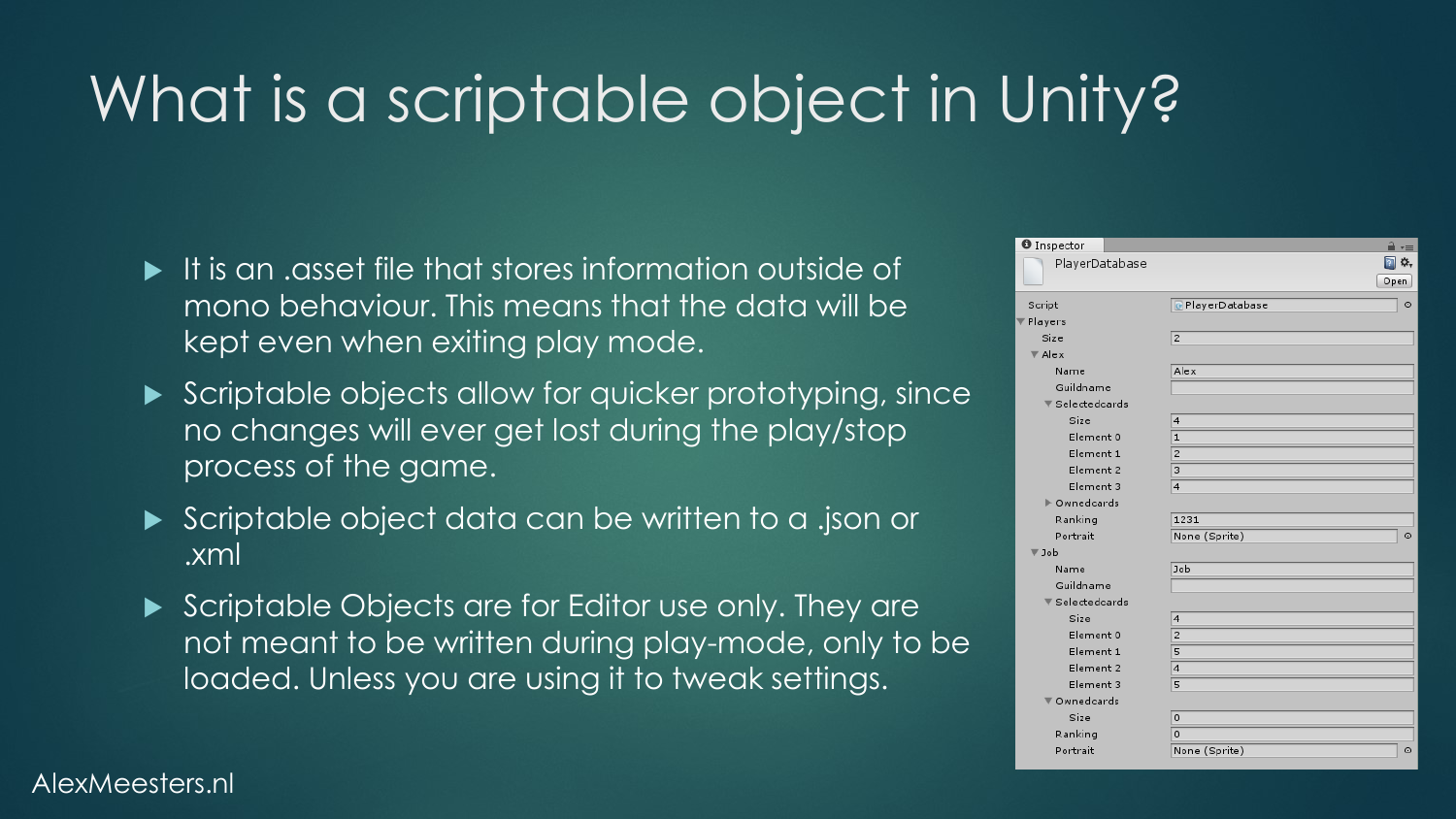## Possible applications of scriptable objects

• **Having a big item / monster database**  Which can be edited through an advanced editor window. Benefits of having this in engine, is that it can be tested quickly.

• **Preset player data** Quick testing of different player scenarios.

- **Game behavior settings** For tweaking of game behavior.
- **Neural network data** Saving neural data while you are in play mode, so that it does not get destroyed afterwards. (Editor Only)
- **Level data storage**  When having a custom level editor within the Unity Engine editor.
- **Pluggable AI or Ability systems** It is possible to make an entity iterate over a list of scriptable objects that derive from an abstract class.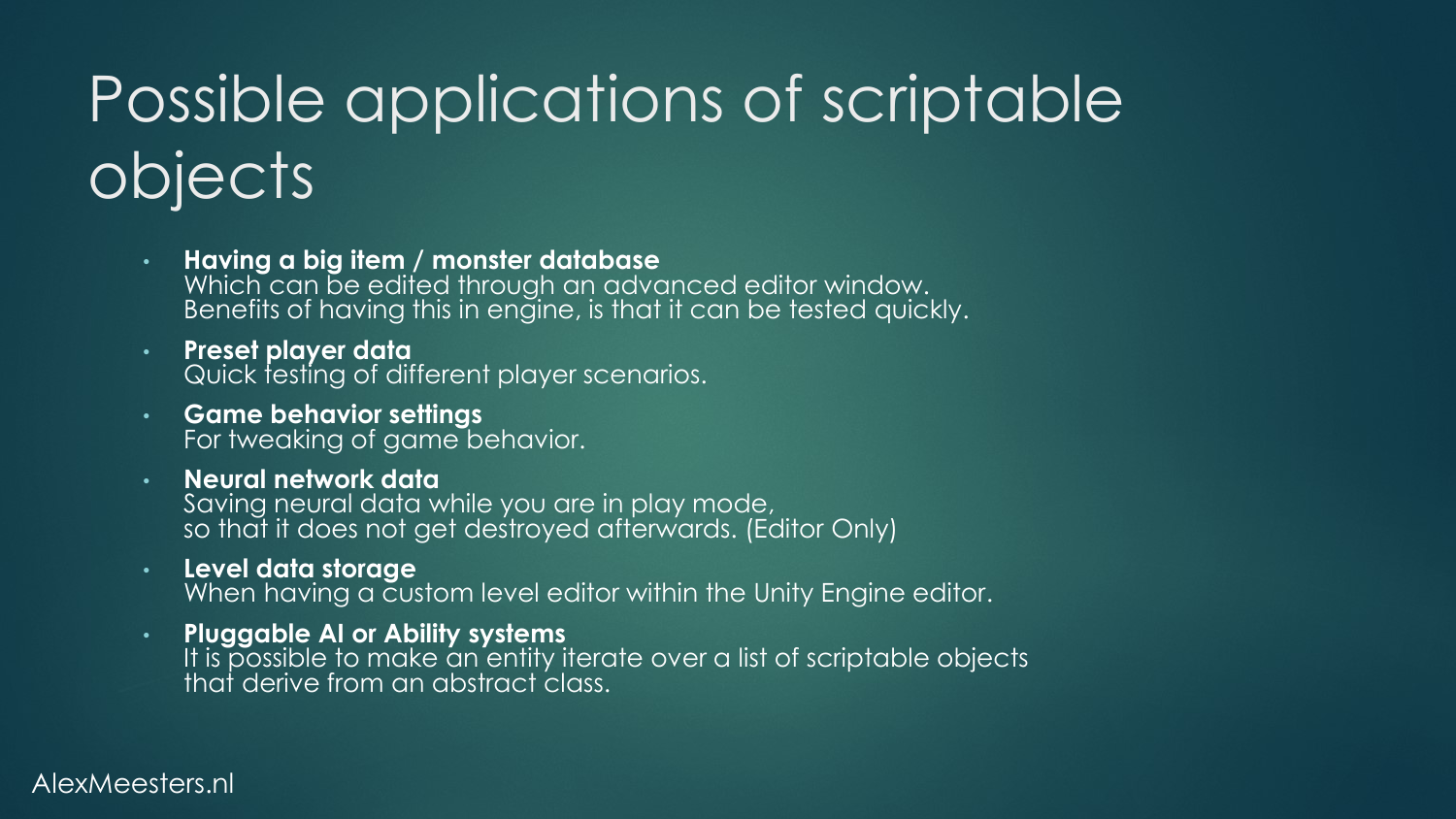### How are scriptable objects created?

**Create a serializable class inherited from scriptable object**

```
1 using UnityEngine;
 2 using System. Collections;
 3 using System. Collections. Generic;
 \overline{4}5 [System.Serializable]
 6 public class CardDatabase : ScriptableObject {
 \overline{7}\mathbf{8}[SerializeField]
 \overline{9}public List<Card> Cards;
        public Sprite[] Frames;
10
        public Sprite[] Backgrounds;
11
1213
        public void OnEnable ()
14\rightarrow15
             if (Cards == null) {Cards = new List <Card>(); }
16
        - 3
17
        public void Add (Card card)
18
        \mathcal{L}19
             Cards.Add(card);
20
        \rightarrow21
        public void Remove (Card card)
22
        \cdot23
             Cards. Remove (card);
24
        \rightarrow25
        public void RemoveIndex (int index)
26
        \left\{ \right.27
             Cards. RemoveAt (index);
28
        \rightarrow29
        public int COUNT {
30
             get { return Cards. Count; }
31
        \rightarrow32
33<sup>3</sup>
```
#### **Use the ScriptableObject.CreateInstance<Classname>() function and save it as an asset with AssetDatabase.CreateAsset() function.**



Example code for creation of scriptable object. Editor Window Script.

Example code from card database class. AlexMeesters.nl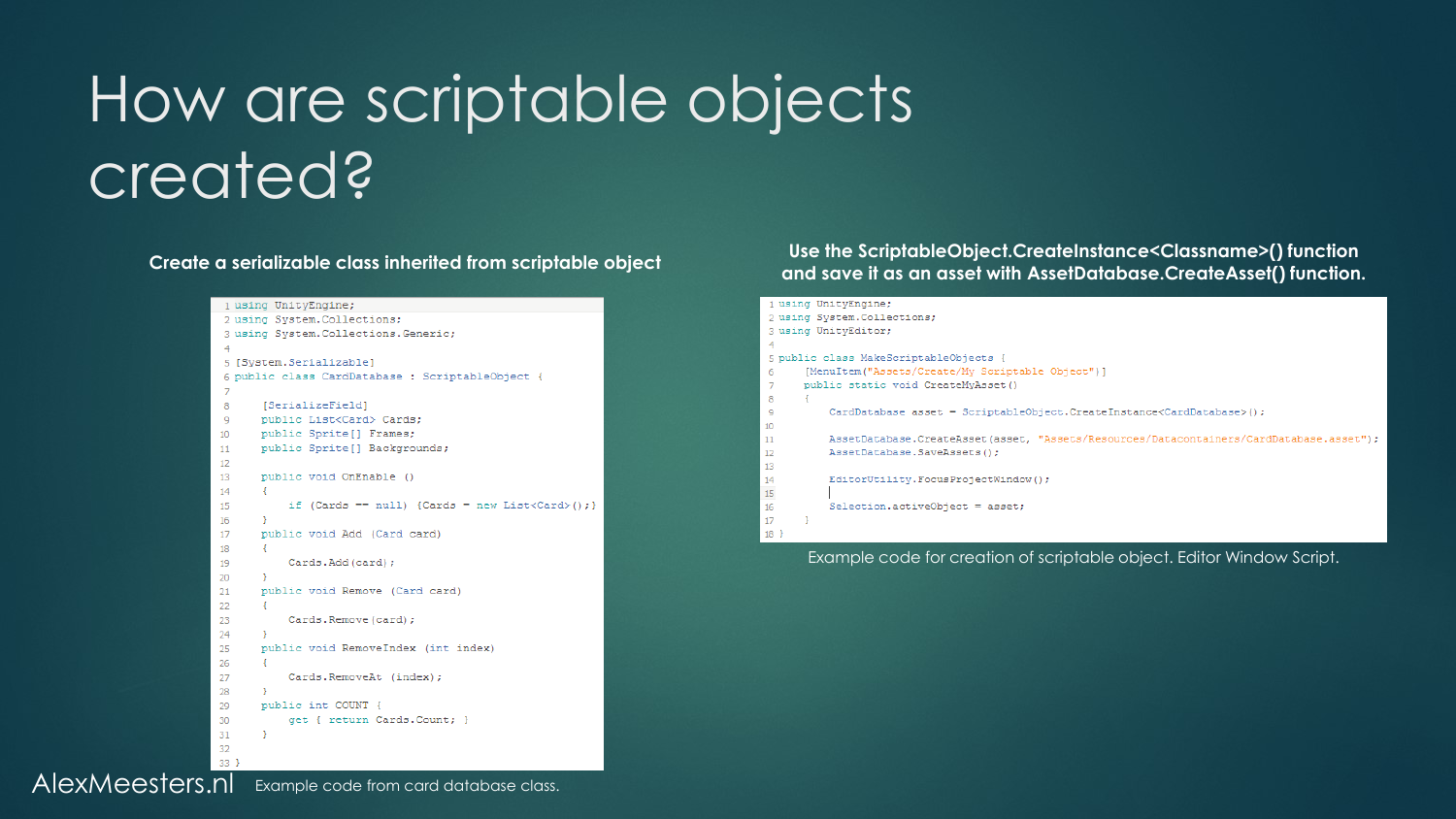### Why use a scriptable object database for a unity prototype?

### Advantages

- It provides quick access to data.
- $\blacktriangleright$  It keeps things organised.
- Access can be made designer friendly
- Easier to transfer data through source control
- All inserted data can be serialised (for example sprites)

#### **Disadvantages**

- $\blacktriangleright$  Takes time to set up
- Takes time to reprogram if there are design changes

| Card Rarity:                  | Common                         |                                  |                |                                 |                | $\div$                                       |                       |
|-------------------------------|--------------------------------|----------------------------------|----------------|---------------------------------|----------------|----------------------------------------------|-----------------------|
| Card Name:<br>Card Element:   | C1<br>Sweet                    |                                  |                |                                 |                | $\ddot{\hat{\tau}}$                          |                       |
| [x                            |                                | //////// Card Index: 4/////////  |                |                                 |                |                                              |                       |
| Multiplier Target:            | $\overline{5}$                 |                                  |                |                                 |                |                                              | Select                |
| Multiplier:                   | $\overline{2}$                 |                                  |                |                                 |                |                                              |                       |
| Eyes:                         | $\overline{2}$<br>$\mathbf{1}$ | $\overline{3}$                   | $\overline{4}$ | $\overline{5}$                  | 6              |                                              | $\bullet$ , $\bullet$ |
| Card Element:<br>Card Rarity: | Sweet<br>Common                |                                  |                |                                 |                | $\div$<br>$\overset{\mathtt{+}}{\mathtt{+}}$ |                       |
| Card Name:                    | C <sub>2</sub>                 |                                  |                |                                 |                |                                              |                       |
| Ιx                            |                                | //////// Card Index: 3/////////  |                |                                 |                |                                              |                       |
| Multiplier Target:            | 5                              |                                  |                |                                 |                |                                              | Select                |
| Multiplier:                   | $\overline{2}$                 |                                  |                |                                 |                |                                              |                       |
| Eyes:                         | $\overline{2}$<br>$\mathbf{1}$ | $\overline{2}$                   | $\overline{3}$ | $\overline{4}$                  | 6              |                                              |                       |
| Card Rarity:                  | Common                         |                                  |                |                                 |                | $\ddot{\mathbf{v}}$                          |                       |
| Card Element:                 | Neutral                        |                                  |                |                                 |                | $\ddot{\tau}$                                |                       |
| $\mathsf{X}$<br>Card Name:    | <b>B3</b>                      | ///////// Card Index: 2///////// |                |                                 |                |                                              |                       |
|                               |                                |                                  |                |                                 |                |                                              |                       |
| Multiplier Target:            | $\overline{2}$                 |                                  |                |                                 |                |                                              | Select                |
| Multiplier:                   | $\overline{4}$                 |                                  |                |                                 |                |                                              |                       |
| Eyes:                         | $\overline{1}$                 | $\overline{4}$                   | $\overline{5}$ | 5                               | 6              |                                              |                       |
| Card Element:<br>Card Rarity: | Spicy<br>Common                |                                  |                |                                 |                | ¢<br>$\ddot{\div}$                           |                       |
| Card Name:                    | A <sub>3</sub>                 |                                  |                |                                 |                |                                              |                       |
| $\overline{\mathbf{x}}$       |                                | //////// Card Index: 1/////////  |                |                                 |                |                                              |                       |
|                               |                                |                                  |                |                                 |                |                                              |                       |
| Multiplier Target:            | $\overline{1}$                 |                                  |                |                                 |                |                                              |                       |
| Eyes:<br>Multiplier:          | $\overline{1}$<br>5            |                                  | $\overline{4}$ |                                 |                |                                              |                       |
| Card Rarity:                  | Common<br>T                    | $\overline{\mathbf{3}}$          |                | $\overline{5}$                  | $\overline{6}$ | $\ddot{\hat{\tau}}$                          |                       |
| Card Element:                 | Spicy                          |                                  |                |                                 |                | $\ddot{}$                                    |                       |
| Card Name:                    | A1                             |                                  |                |                                 |                |                                              |                       |
| $\mathbf{x}$                  |                                |                                  |                | //////// Card Index: 0///////// |                |                                              |                       |

Card database editor I made for Sushi Roll.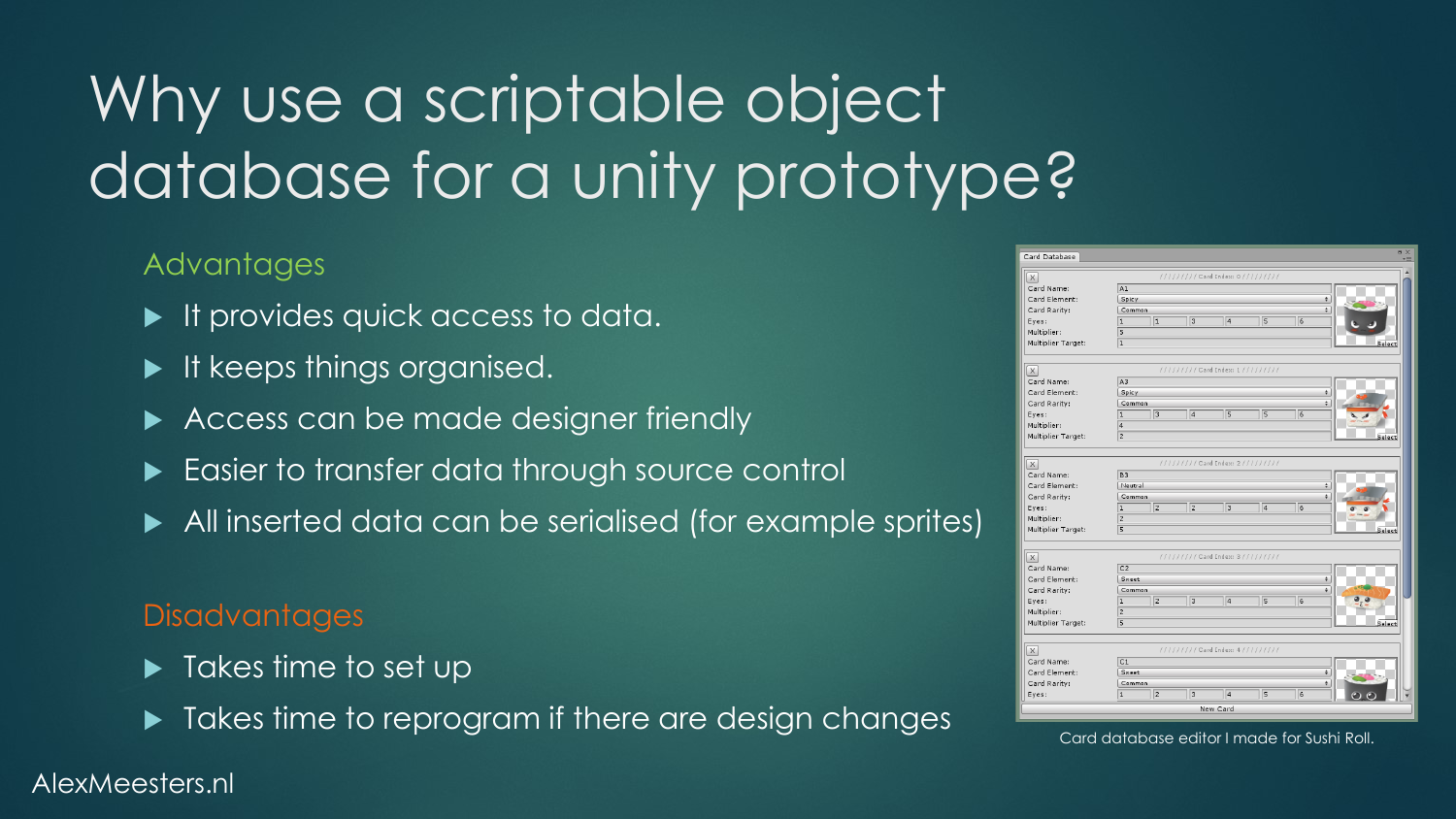### Quick access to data / Designer friendly access

▶ You can make editor scripts to get quick access to data just from one location. This is especially good for designers, the customizability of editor windows is good to ensure they are not making changes they should not make.



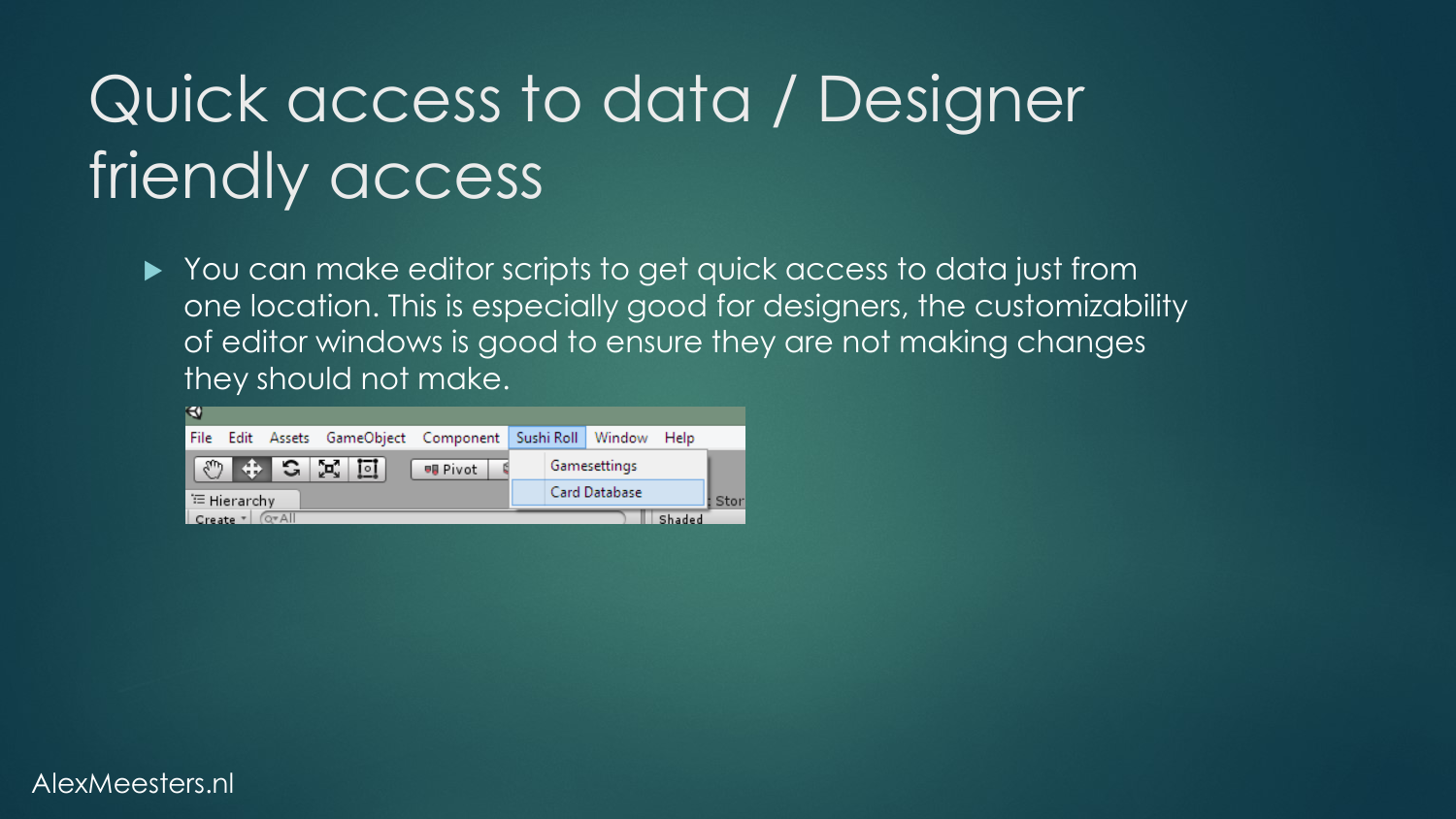### It keeps things organized

All data files are at one place. No need to store the data in each scene. Meaning that all the data will be the same independently of what scene you are running.

Assets  $\triangleright$  Resources  $\triangleright$  Datacontainers

CardDatabase

GameSettingsDatabase

PlayerDatabase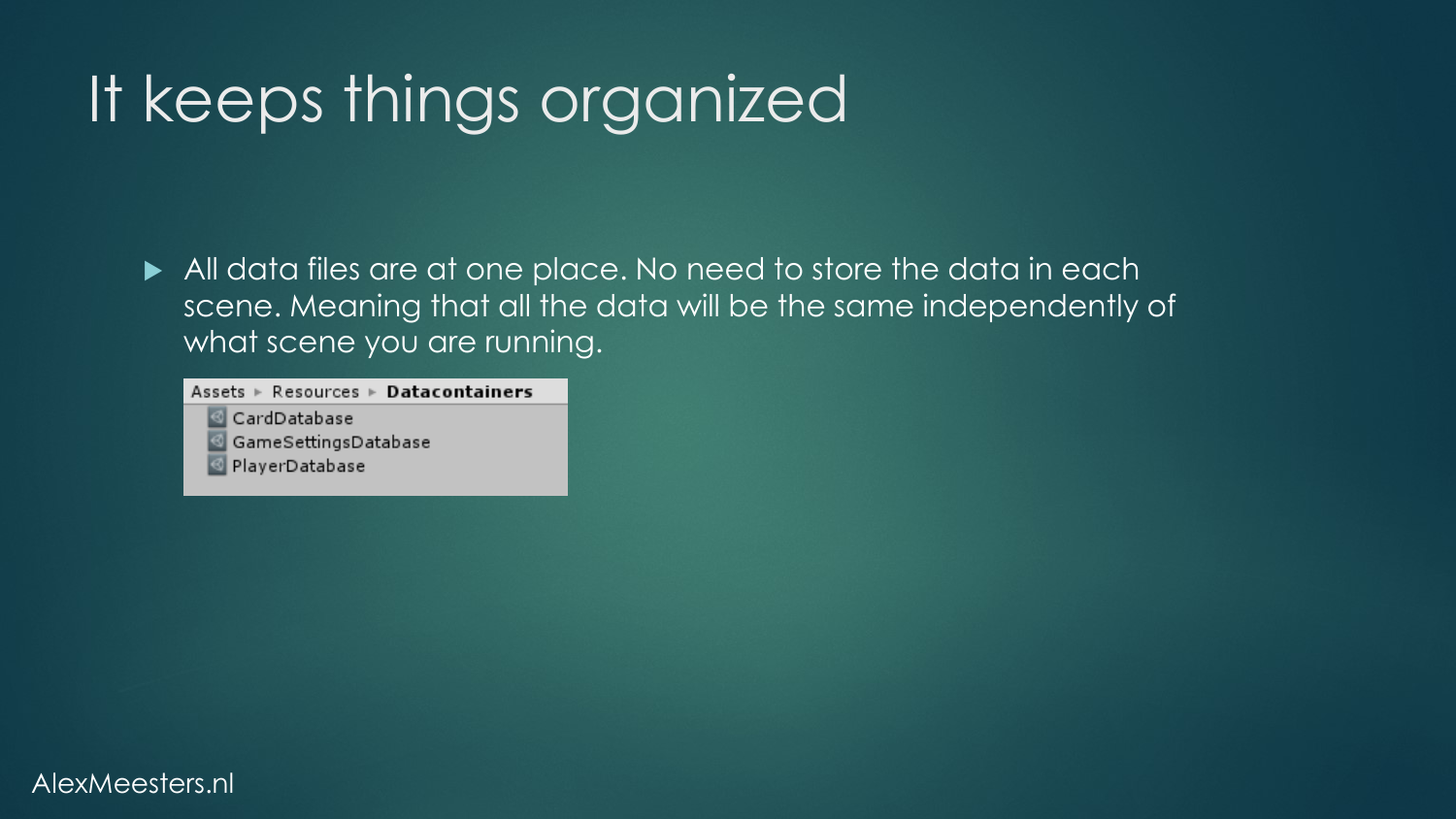### Easier to transfer data over source control

- $\blacktriangleright$  It is possible to create multiple instances of scriptable object, this can provide benefits for version control, example: say you have a item database with 200 items, where a designer wants to edit one item. Normally you would check out one big database file. In this case other designers can still edit the other files with ease.
- One of the designers of my team wanted to create and setup data for settings for the game. All he had to do is, change the information and commit the data file specified in

"/resources/Datacontainers/PlayerDatabase" Ideally this would happen with the P4V Unity plugin, but I did not have the time to set this up.

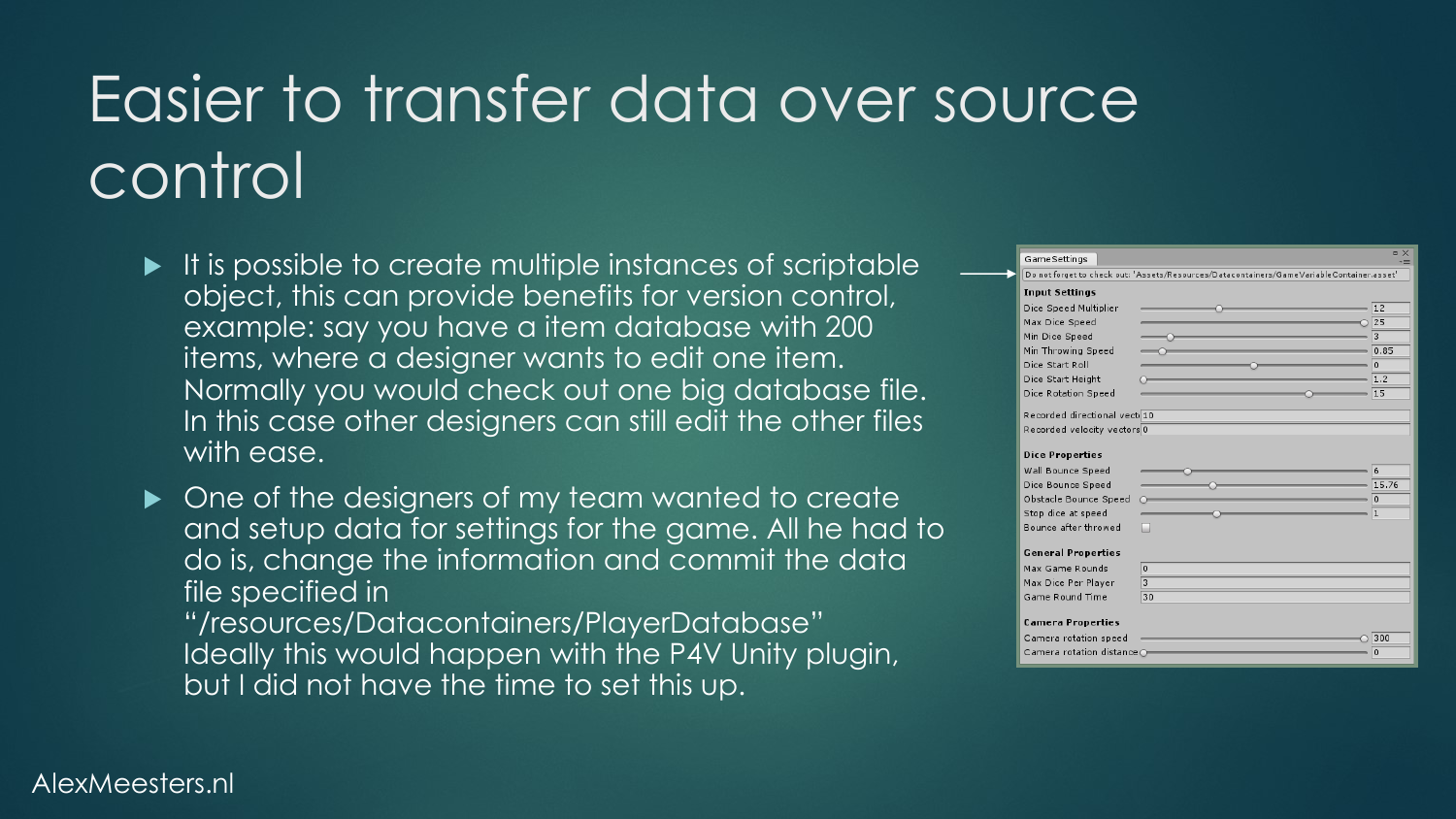### All inserted data can be serialised

 $\blacktriangleright$  One of the extra benefits I discovered was that all inserted data to an Scriptable Object is inserted into the build (Sprites for example), without the need to reference it to a object in the scene. It is important to still keep in mind that this can be a potential problem if you do not want all the data to be accessible. (To lower build size)

| [x                 | //////// Card Index: 4///////// | $3 \times 2$ $1 - 2 - 3 - 4 - 5 - 6$ |
|--------------------|---------------------------------|--------------------------------------|
| Card Name:         | C1                              |                                      |
| Card Element:      | Sweet                           |                                      |
| Card Rarity:       | Common                          |                                      |
| Eyes:              | 5<br>6<br> 2<br>з<br>14         | O                                    |
| Multiplier:        |                                 |                                      |
| Multiplier Target: |                                 | Select<br>$\circ$ $\circ$            |
|                    |                                 |                                      |
|                    |                                 |                                      |
|                    |                                 |                                      |

Image received from the card database (Other data as well)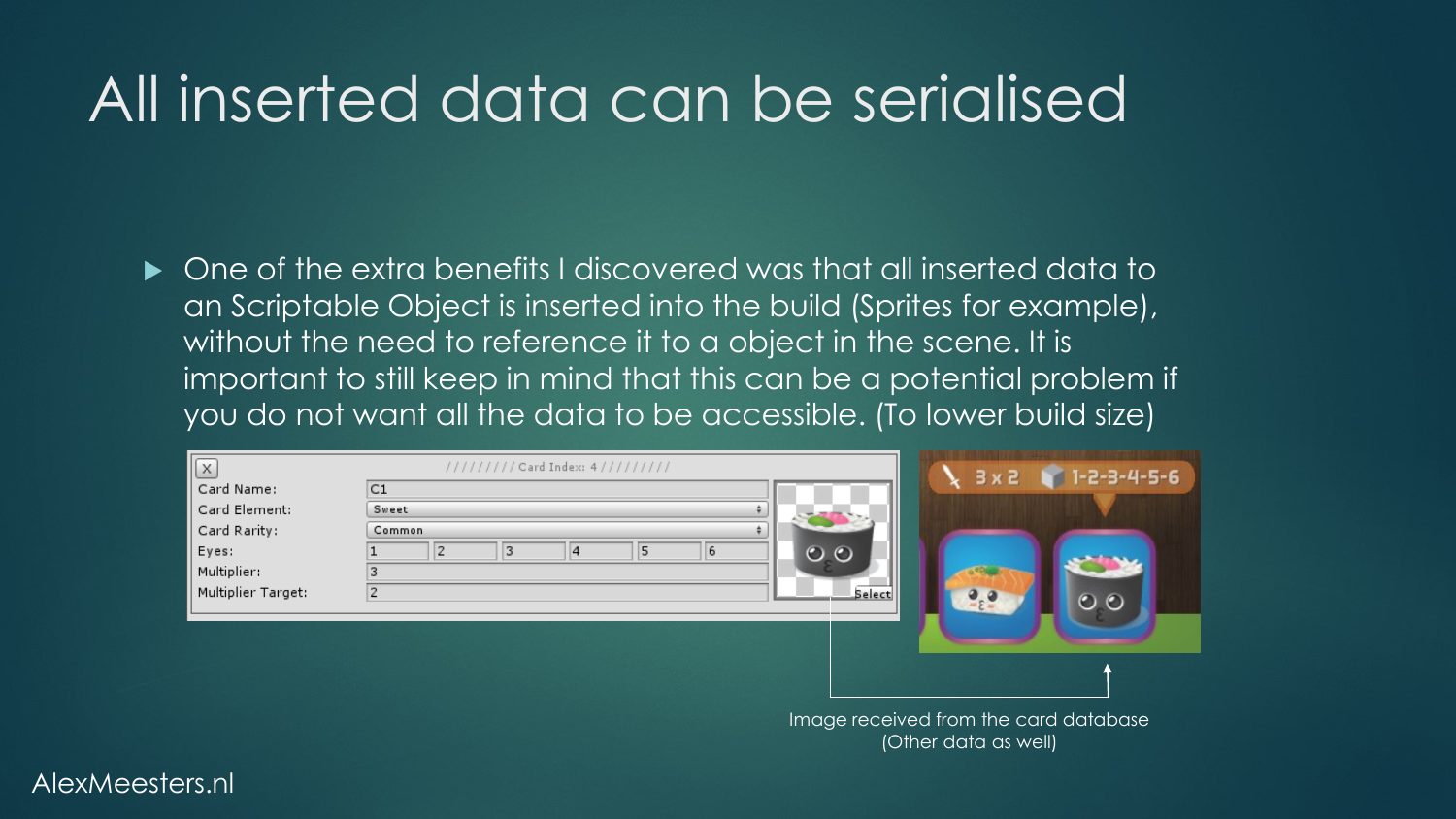### Takes time to set up

- You will have to create a system that prevents you from going mad. Loading data can be very hard to maintain, or at least it was for me. This is why I have created functions to make it easier to load data. But creating these take time.
- I am giving an example on the next pages of how I simplified loading data from scriptableobjects. The examples come from my my DatabaseController.cs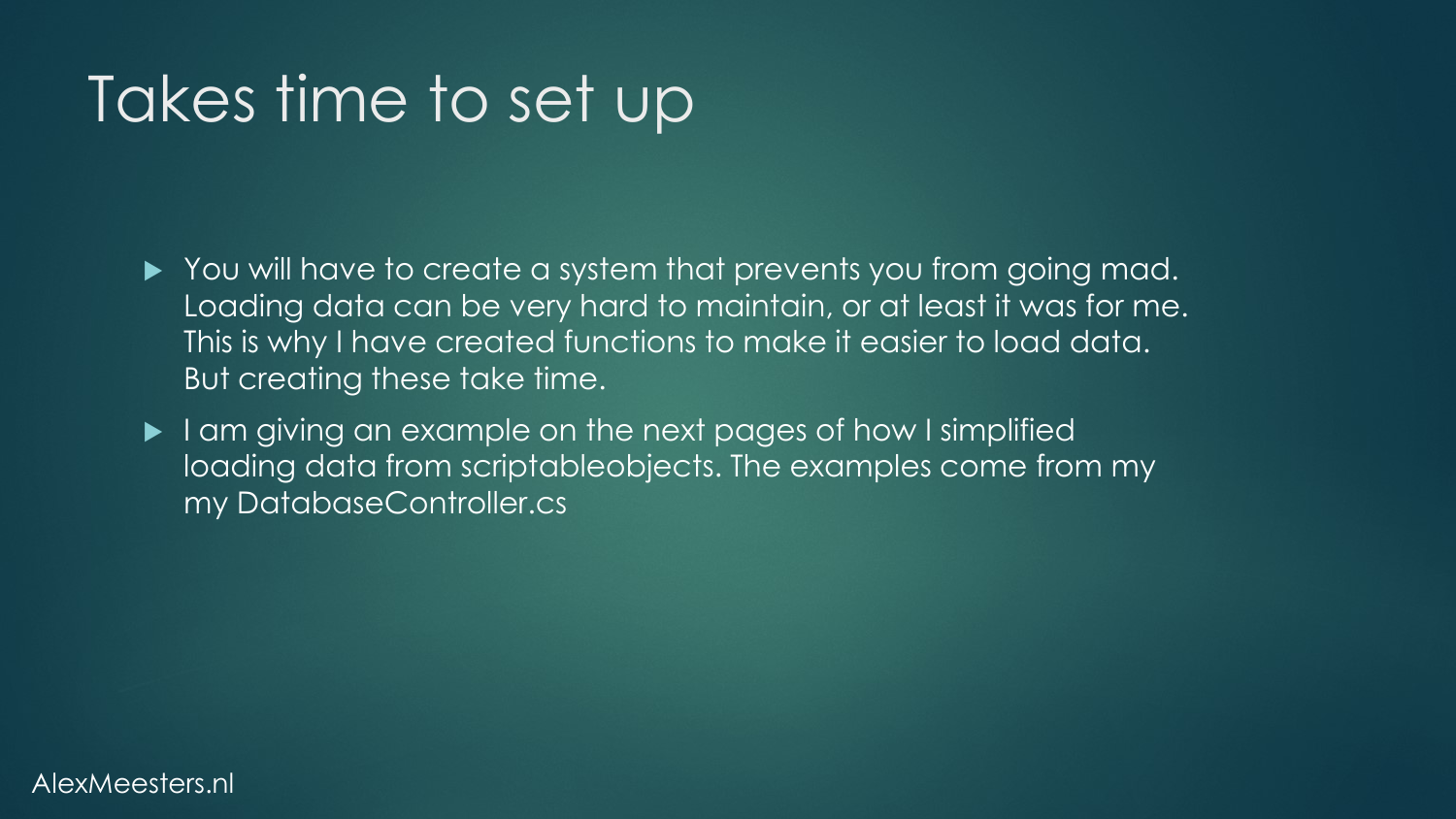### DatabaseController.cs

#### Simply load in the scriptable objects with the Resources.Load() function. public void Awake ()

CardData = Resources.Load<CardDatabase> ("Datacontainers/CardDatabase"); PlayerData = Resources.Load<PlayerDatabase> ("Datacontainers/PlayerDatabase"); ReturnSpriteData = new Sprite[3];

| Script                  | CardDatabase   | O |
|-------------------------|----------------|---|
| $\nabla$ Cards          |                |   |
| Size                    | 6              |   |
| $\nabla$ A1             |                |   |
| Card Name               | A <sub>1</sub> |   |
| Card Element            | Spicy          | ÷ |
| Card Rarity             | Common         | ÷ |
| Card Sprite             | in maki_spicy  | O |
| Card Multiplier         | 5              |   |
| Card Multiplier Targe 1 |                |   |
| ▼ Card Eyes             |                |   |
| Size                    | 6              |   |
| Element 0               | $\mathbf{1}$   |   |
| Element 1               | $\mathbf{1}$   |   |
| Element 2               | 3              |   |
| Element 3               | $\overline{4}$ |   |
| Element 4               | 5              |   |
| Element 5               | 6              |   |

#### Visualisation of card data in scriptableobject Visualisation of player data in scriptableobject

| Players                             |                          |
|-------------------------------------|--------------------------|
| Size                                | $\overline{2}$           |
| $\nabla$ Alex                       |                          |
| Name                                | Alex                     |
| Guildname                           |                          |
| $\blacktriangledown$ Selected cards |                          |
| Size                                | $\overline{4}$           |
| Element 0                           | $\mathbf{1}$             |
| Element 1                           | $\overline{2}$           |
| Element 2                           | 3                        |
| Element 3                           | $\overline{4}$           |
| ▶ Ownedcards                        |                          |
| Ranking                             | 1231                     |
| Portrait                            | None (Sprite)<br>$\odot$ |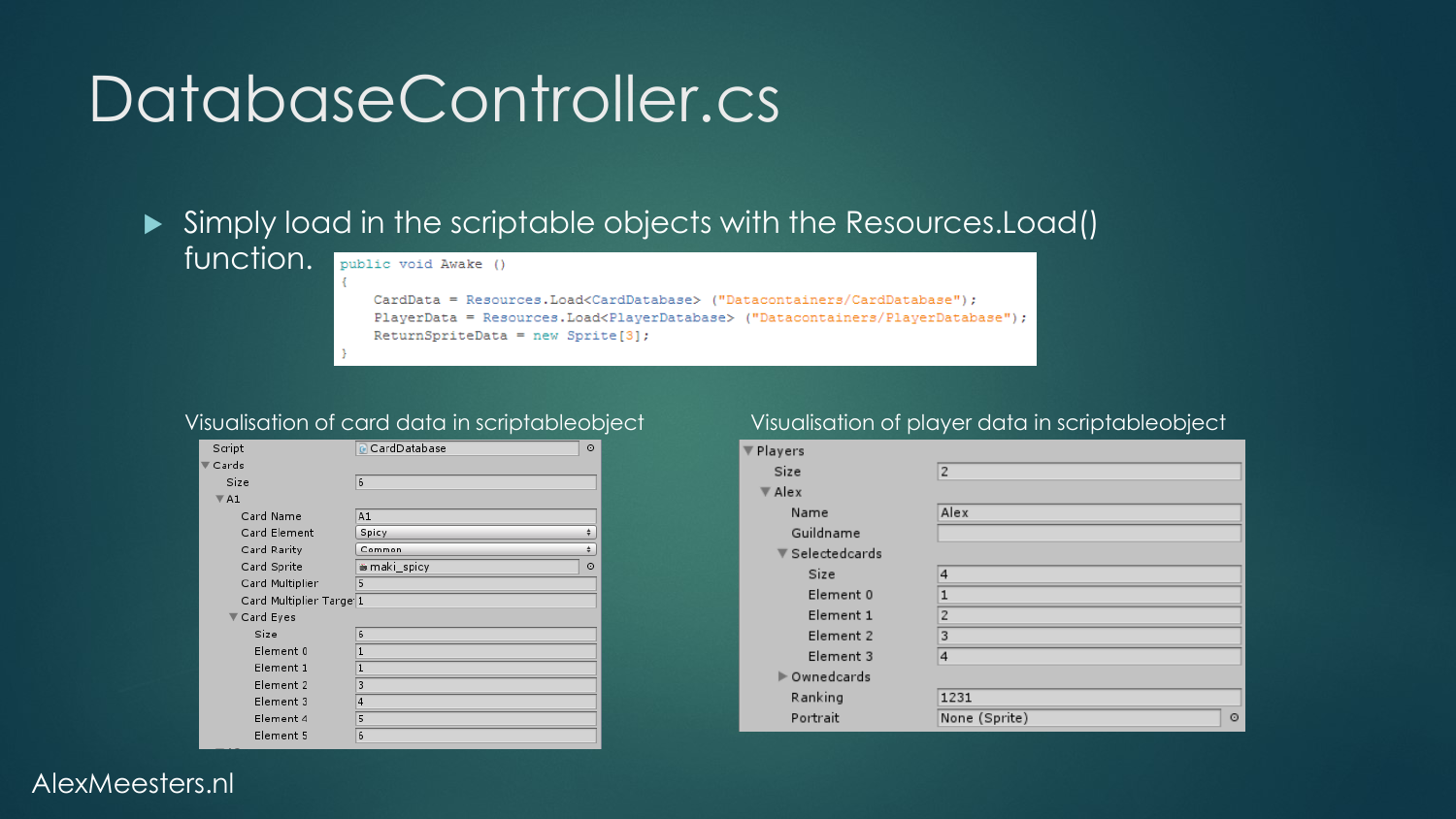### DatabaseController.cs

This is a function that returns me the current card that the player holds from the player database

| private Card CardIndexOnPlayer (int cardindex, int player)                  |  | $\blacktriangledown$ Selected cards |  |
|-----------------------------------------------------------------------------|--|-------------------------------------|--|
|                                                                             |  | Size                                |  |
|                                                                             |  | Element 0                           |  |
| return CardData.Cards[PlayerData.Players[player].Selectedcards[cardindex]]; |  | Element 1                           |  |
|                                                                             |  | Element 2                           |  |
|                                                                             |  | Element <sub>2</sub>                |  |

These functions use the function above to know which card to load from the card database, and return that data.

// Get the border (element) ReturnSpriteData [0] = GetBorder (CardIndexOnPlayer(cardindex, player). CardRarity); // Get the background (element) ReturnSpriteData [1] = GetBackground (CardIndexOnPlayer(cardindex, player).CardElement ) ; // Get the character ReturnSpriteData [2] = CardIndexOnPlayer(cardindex, player). CardSprite;



ublic Card.Elements ReturnCardElementData (int cardindex.int player)

oublic Sprite[] ReturnPlaverCardImageData (int cardindex, int plaver)

// Find out which card the player currently has on that index return CardIndexOnPlayer(cardindex, player). CardElement;

public int[] ReturnCardEyeData (int cardindex, int player)

return CardIndexOnPlayer(cardindex, player). CardEyes;

public float[] ReturnMultiplierData (int cardindex, int player)

return new float[2] { CardIndexOnPlayer(cardindex, player).CardMultiplier, CardIndexOnPlayer(cardindex, player).CardMultiplierTargetNumber}; Returns array of sprites to be used. GetBorder() and Background() work like this:

private Sprite GetBackground (Card.Elements Element)

int ElementIndex =  $-1$ ; switch (Element) { case Card.Elements.Spicy: ElementIndex = 0; break; case Card.Elements.Neutral: ElementIndex = 1; break; case Card.Elements.Sweet: ElementIndex = 2: break:

return CardData.Backgrounds[ElementIndex];

Simple functions that return data  $\rightarrow$  from the card class that is stored within the scriptable objects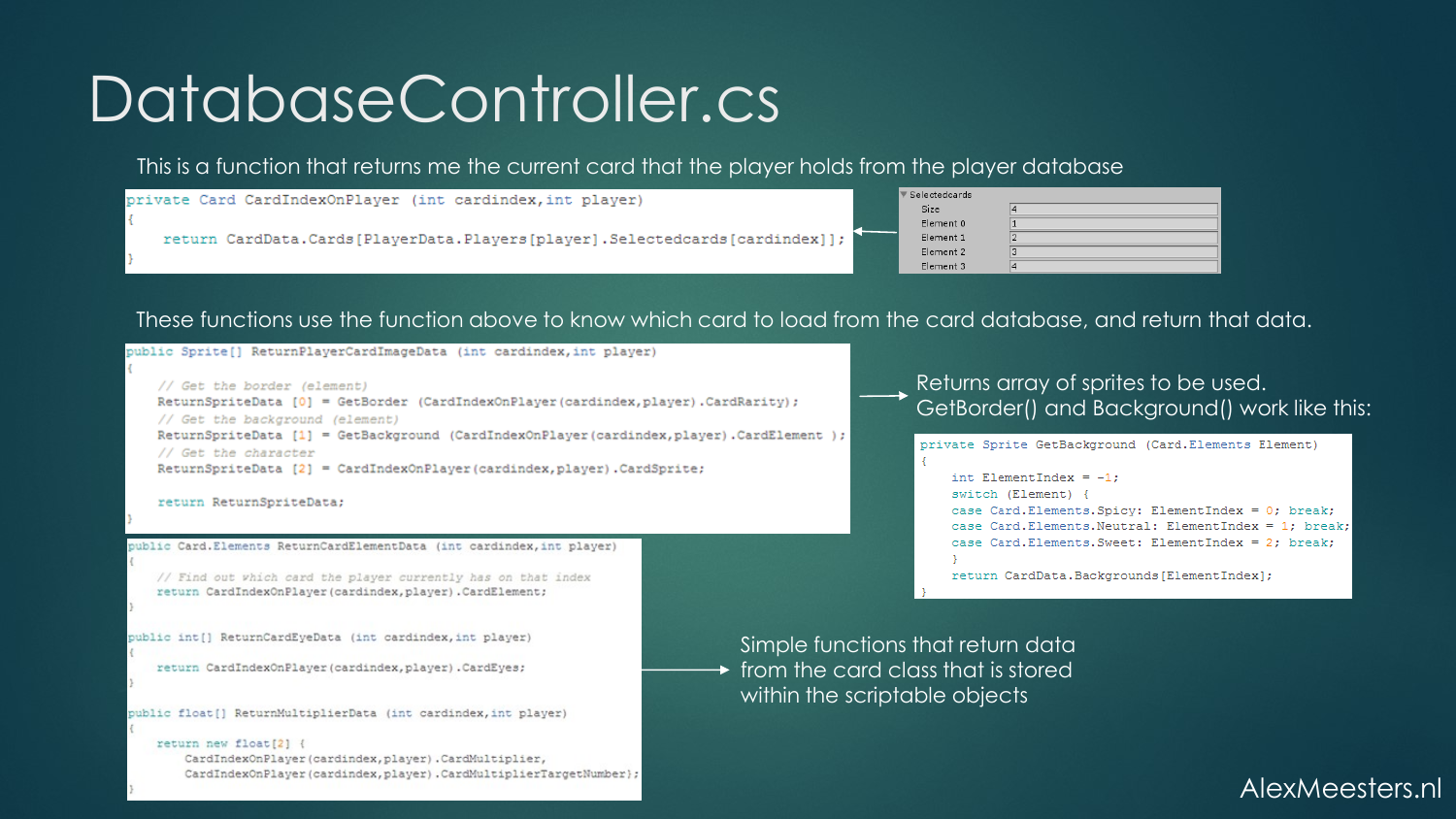### Example of a function that loads data using DatabaseController.cs

This sets the data of the four displayed cards. Using the the data from the scriptable objects, provided by the DatabaseController.cs

#### public void SetCardsToPlayer (int Player) for (int i = 0; i < 4; i++) { Pass sprite array UICardScript [i].CardDisplayer.SetImageData( DataCtr1REF.ReturnPlayerCardImageData (i,Player) ); to card class. UICardScript [i].SetCardData(DataCtrlREF.ReturnCardElementData(i,Player), DataCtrlREF.ReturnMultiplierData(i,Player), Pass other data DataCtrlREF.ReturnCardEyeData(i,Player)); to card class.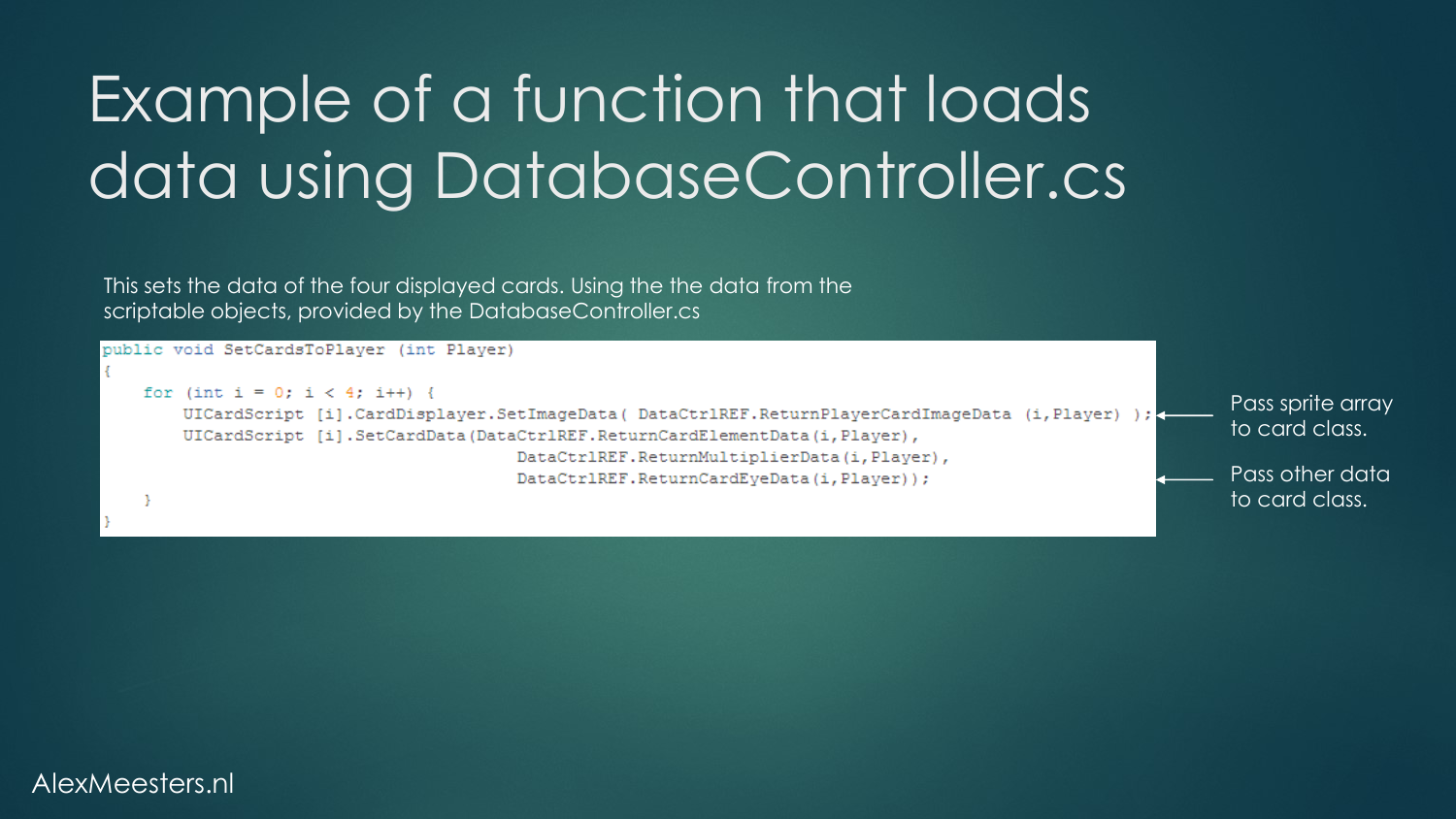### Things to keep in mind when working with scriptable objects

- ▶ Remember to use EditorUtility.SetDirty(variable) when using a editor window script. Or else the changes will not be saved.
- Remember to mark a class that you want to be included within a scriptable object as [System.Serializable] and also add [SerializeField] to the variables within the class.

Renaming scriptable object classes is not a smart idea, only do this if you want to reenter all the information. When you rename your scriptable object class, the scriptable object class will lose its reference towards the class. Switching the reference class resets all data contained within the scriptable object.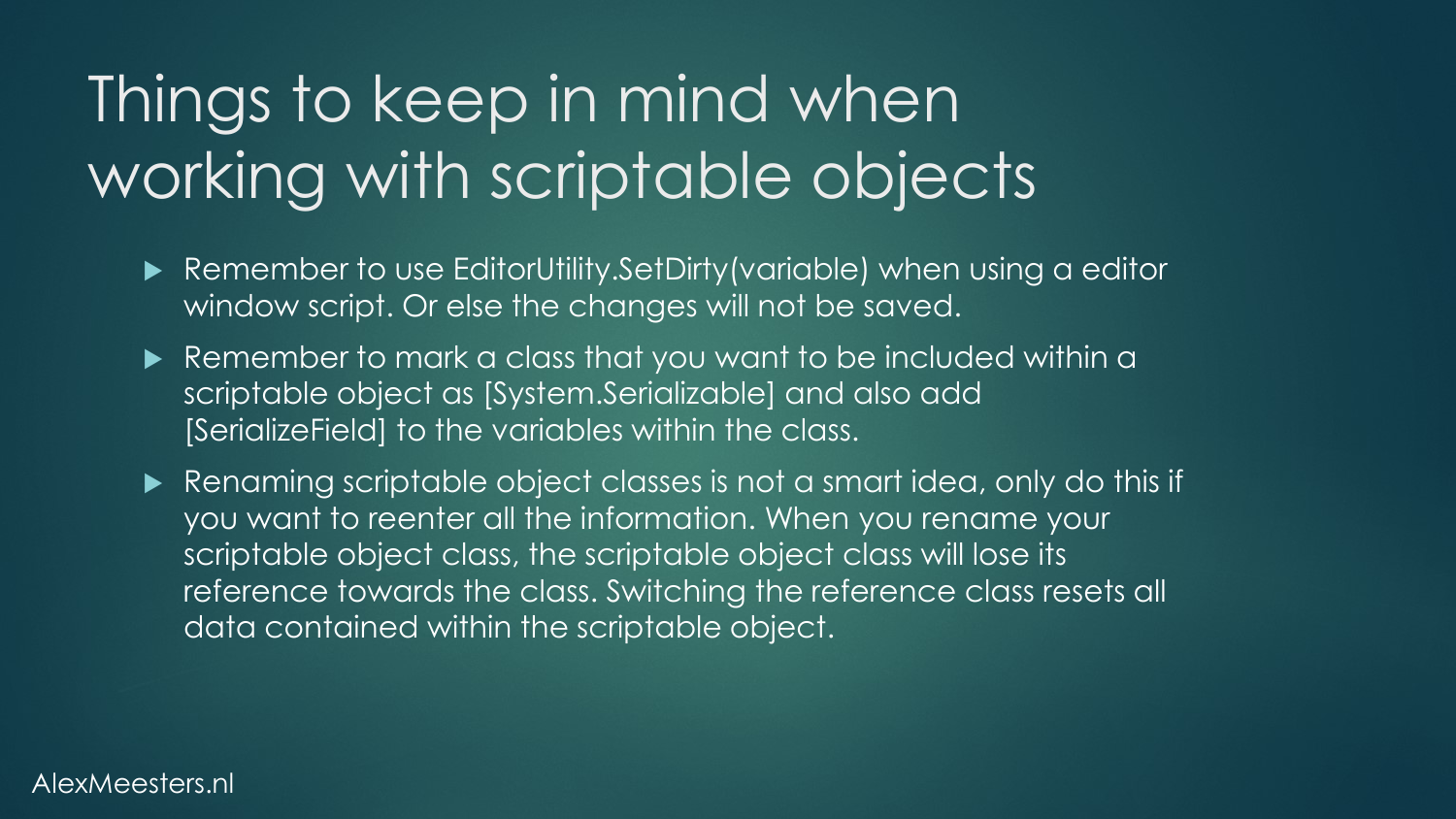### What I have learned

- How to apply scriptable objects to a Unity 3D project.
- How to access / write data to scriptable objects, while keeping it understandable
- $\blacktriangleright$  How to create editor windows that are able to modify data from scriptable objects
- $\blacktriangleright$  What the benefits are of using scriptable objects.